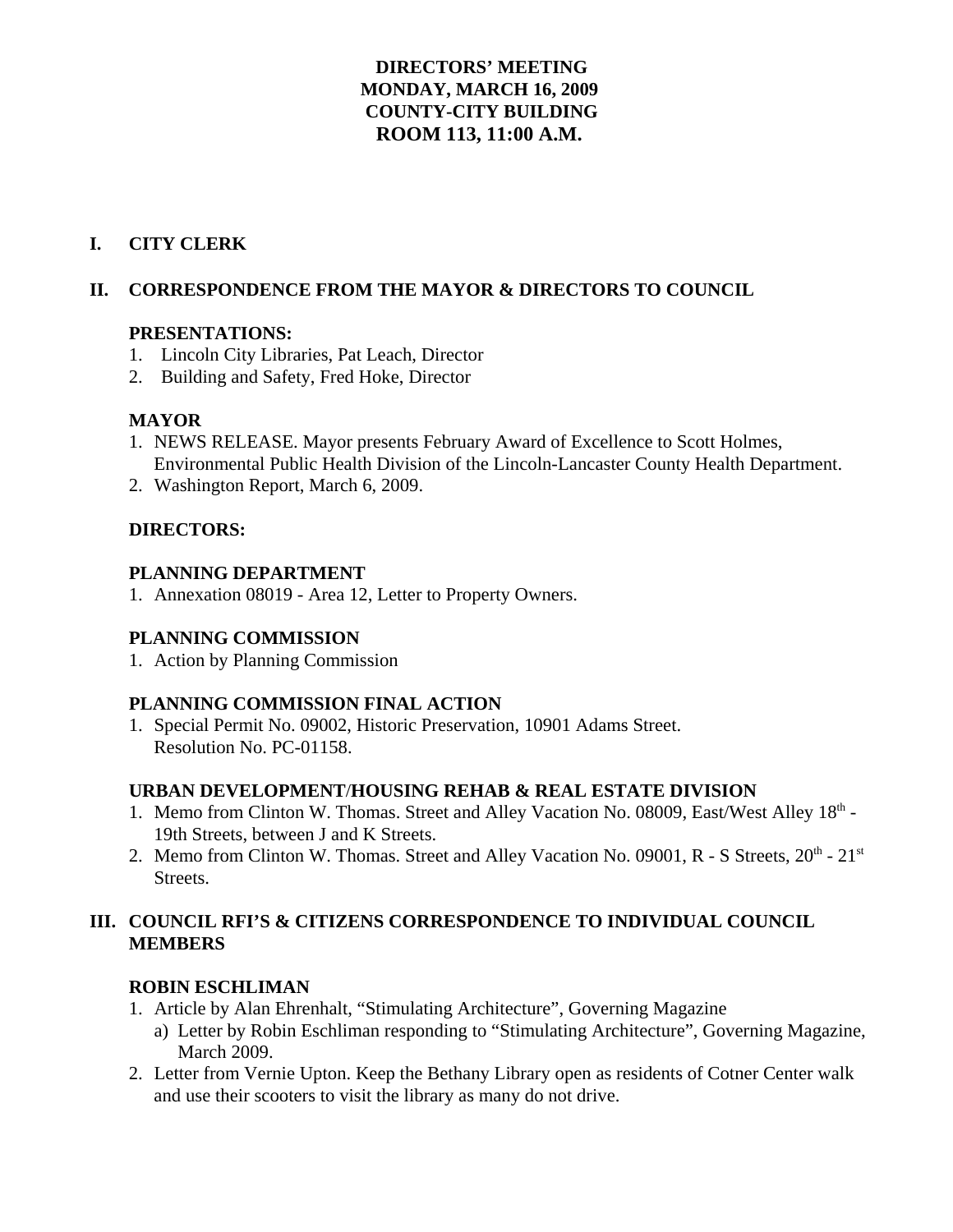3. Letter from Darrell and Harriet Bennett. Keep Bethany Library open. Residents of the Cotner Center able to walk to library and use frequently.

# **DAN MARVIN**

1. Email from Sally Bush, Legislative Technical Editor, Montana Legislature. Grew up using the South Street Library. Please do what you can to ensure the South Branch Library stays open.

# **IV. CORRESPONDENCE FROM CITIZENS TO COUNCIL**

- 1. Correspondence through InterLinc from Jane Levine. Economic sense to keep the South Branch Library open.
- 2. Email from Jennifer Perry and David DiLillo. Strongly opposing the closing of the South Street Branch Library.
- 3. Email from Julie Abo. Do not close Lincoln's South Branch Library, giving website for library statistics and literacy rates.
- 4. Letter from Ceil Lang. Second home is South Street Library, do not close.
- 5. Letter from Patty Hill, with attached letter sent to the Journal Star. Could the City Council help Lancaster Manor by making sure the Lancaster County Board does the right thing?
- 6. Correspondence from Joeth Zucco through InterLinc. Do not close our libraries and pools, and neglect our parks. Closing South Street Library and Irvingdale Pool, among others, is compromising the quality of our city.
- 7. Email from Mike Veak. A proposal to cut Lincoln's annual contribution to the Lincoln Municipal Band (LMB) would endanger LMB's future. Additionally, cutting city funding for the Lincoln Arts Council will also endanger the band.
- 8. Email from Jerry Dexter. Keep the Bethany and South Branch Libraries open. Look at options to keep open.
- 9. Letter from Aldine Jackson. Volunteer at the South Branch Library for five years. The library is within walking distance of the Near South and Country Club neighborhoods and a place all ages and income groups come to be enriched. (Each Council Member received individual letter on March 11, 2009)
- 10. Email from Deborah Yost, Administrator, Save Bethany Library Facebook group. Save the Bethany and South Branch Libraries. Organize to address the this budget shortfall.
- 11. Email from Gretchen Terpsma asking for support of the Lincoln Municipal Band and the Lincoln Arts Council.
- 12. Letter to Lincoln residents from Dean Haist, Executive Director of the Lincoln Municipal Band, asking for continued and increased support of the arts in our community.
- 13. Email from Chuck Holderby. Continue support for the Lincoln Municipal Band.
- 14. Email from Sarah Jane Skirry. The South Street Library is a very important part of the neighborhood, and community, and very important to keep open.

# **V. ADJOURNMENT**

W:\FILES\CITYCOUN\WP\DA031609.wpdmmm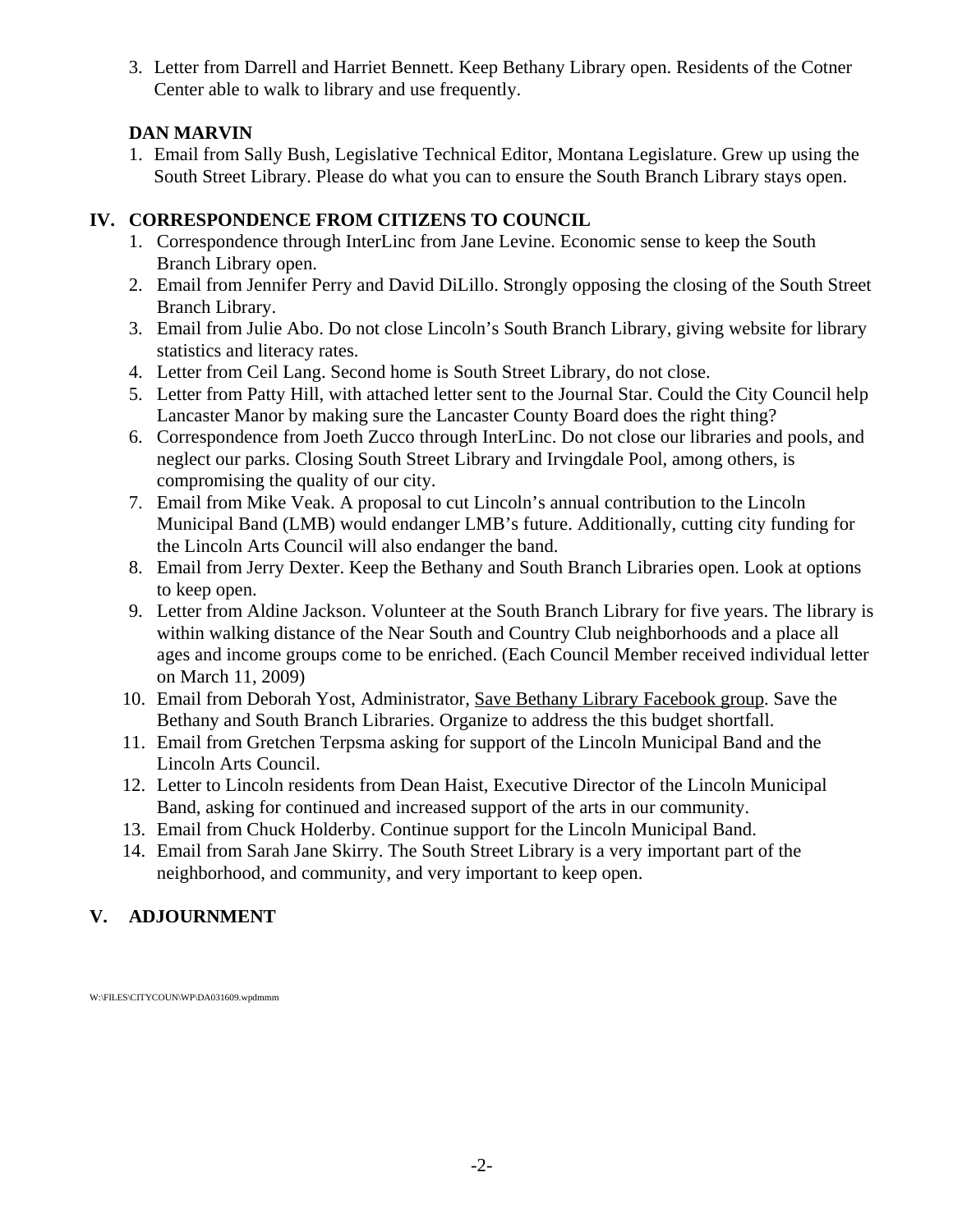# **DIRECTORS' MEETING MINUTES MONDAY, MARCH 16, 2009 11:00 a.m. COUNTY/CITY BUILDING CONFERENCE ROOM 113**

**Council Members Present:** Robin Eschliman, Chair; Doug Emery, Vice-Chair; Ken Svoboda, Dan Marvin, Jon Camp, Jonathan Cook (arrived at 11:12 a.m.) **Absent:** John Spatz

**Others Present:** Rick Hoppe, Trish Owen (arrived at 11:30 a.m.), Denise Pearce (arrived at 11:30 a.m.), Mayor's Office; City Clerk Joan Ross; Rick Peo, Chief Assistant City Attorney; Pat Leach, Lincoln City Libraries Director; Fred Hoke, Building & Safety Director; and Tammy Grammer, City Council Secretary

Ms. Eschliman opened the meeting at 11:07 a.m.

Location Announcement of the Nebraska Open Meetings Act: A Copy of the Nebraska Open Meetings Act is Located on the Wall at the Rear of this Room.

## **I. CITY CLERK -**

City Clerk Joan Ross stated on their Agenda today, Items 8, 9, 10, & 11 will be called together. *[#8, Application of Dau and Nguyen Properties LLC dba South Fast Break for a Class B liquor license at 1648 South Street.; #9, Manager application of Paulina T. Nguyen for Dau and Nguyen Properties LLC dba South Fast Break at 1648 South Street.; #10, Application of Nguyen S Corporation dba Ambiance Nail Spa for a Class C liquor license at 2755 Jamie Lane, Suite 3.; and #11, Manager application of Paulina T. Nguyen for Nguyen S Corporation dba Ambiance Nail Spa at 2755 Jamie Lane, Suite 3.]*

On the Food Ordinance, she will try to read briefly, but she will have to get all the main parts. She will not read all the sections just the changes. *[#12, 09-34, Amending Chapter 8.20 of the Lincoln Municipal Code relating to the Lincoln Food Code by amending Section 8.20.030 to revise and add definitions; amending Section 8.20.040 to create a uniform reference to the Lincoln Food Code; amending Section 8.20.060 to create a uniform reference to the Lincoln Food Code; repealing Section 8.20.070 relating to prohibited acts; amending Section 8.20.100 to create a uniform reference to the Lincoln Food Code; amending Section 8.20.110 to clarify the term for a temporary food establishment permit; amending Section 8.20.120 to provide exemptions to permit requirements for specific food establishments; amending Section 8.20.130 to create classifications of temporary food establishments; amending Section 8.20.140 to replace a reference to a specific section with a reference to the Lincoln Food Code; amending Section 8.20.150 relating to permit fees and temporary food establishments; amending Section 8.20.170 to replace a reference to a specific section with a reference to the Lincoln Food Code; repealing Section 8.20.180 relating to exemptions for food sales by nonprofit organizations; amending Section 8.20.190 to provide staffing and records requirements for*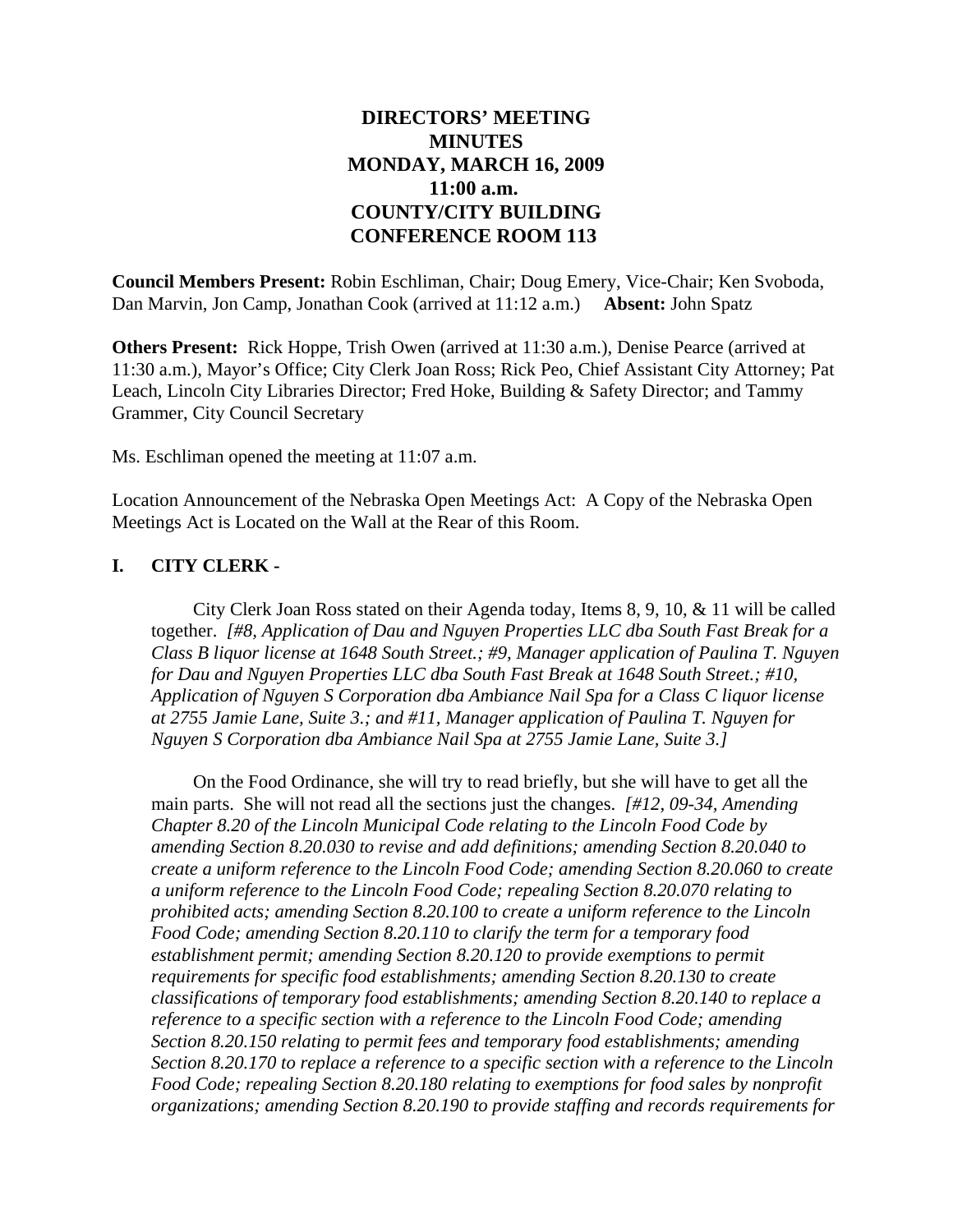*food establishments; adding a new section numbered 8.20.195 to set forth types of food handler and food manager permits; adding a new section numbered 8.20.197 to establish requirements for submitting applications for food handler and food manager permits; repealing Section 8.20.200 relating to the duties of food mangers and food handlers; amending Section 8.20.210 to create a uniform reference to the Lincoln Food Code; amending Section 8.20.220 to create the term of food handler and food manager permits; amending Section 8.20.230 to revise food handler and food manager permit fees to reflect the change in classifications; amending Section 8.20.245 to require that the Health Director be notified if an employee is diagnosed with or suspected of having Norovirus, Enterohemorrhagic or Shiga Toxin-producing Escherichia coli; amending Section 8.20.260 to clarify and organize the section and provide uniform references to particular terms; amending Sections8.20.262 and 8.20.264 to clarify and organize the sections for more convenient referencing; amending Section 8.20.270 to add prohibited acts; amending Section 8.20.280 to replace a reference to a specific section and provide a uniform reference to the Lincoln Food Code; amending Section 8.20.290 to delete a reference to a specific section and replace it with date of suspension; amending Section 8.20.300 to provide a uniform reference to Person In Charge and Lincoln Food Code; amending Section 8.20.310 to delete a reference to license and provide a uniform reference to the Lincoln Food Code; amending Section 8.20.320 to provide for a uniform reference to permit holder and Person In Charge; amending Section 8.20.340 to provide a uniform reference to the Lincoln Food Code and to clarify that civil and criminal actions may be taken; and repealing Sections 8.20.030, 8.20.040, 8.20.060, 8.20.100, 8.20.110, 8.20.120, 8.20.130, 8.20.140, 8.20.150, 8.20.170, 8.20.190, 8.20.210, 8.20.220, 8.20.230, 8.20.245, 8.20.260, 8.20.262, 8.20.264, 8.20.270, 8.20.280, 8.20.290, 8.20.300, 8.20.310, 8.20.320, and 8.20.340 of the Lincoln Municipal Code as hitherto existing.]*

Mr. Marvin asked for Items 17 & 18 to be called together? City Clerk Joan Ross responded Items 17 & 18 will be called together and thanked him. *[#17, 09R-37, Approving a Cooperation Agreement between the City and The Nature Conservancy for the continuance of the Saline Wetland Conservation Partnership for the cooperative management of the Implementation Plan for the Conservation of Nebraska's Eastern Saline Wetlands for a three year period beginning March 1, 2009 and terminating February 28, 2012.; and #18, 09R-38, Approving an Interlocal Cooperative Agreement between the City, the Nebraska Game & Parks Commission, and the Lower Platte South NRD for the continuance of the Saline Wetland Conservation Partnership for the management of the Implementation Plan for the Conservation of Nebraska's Eastern Saline Wetlands for a three year period beginning March 1, 2009 and terminating February 28, 2012.]*

There was discussion about Items 10 & 11. Ms. Eschliman stated she thinks they should have this discussion on the dias. Police Chief Casady stated Investigator Russ Fosler will be at the Council Meeting today. *[#10, Application of Nguyen S Corporation dba Ambiance Nail Spa for a Class C liquor license at 2755 Jamie Lane, Suite 3.; and #11, Manager application of Paulina T. Nguyen for Nguyen S Corporation dba Ambiance Nail Spa at 2755 Jamie Lane, Suite 3.]*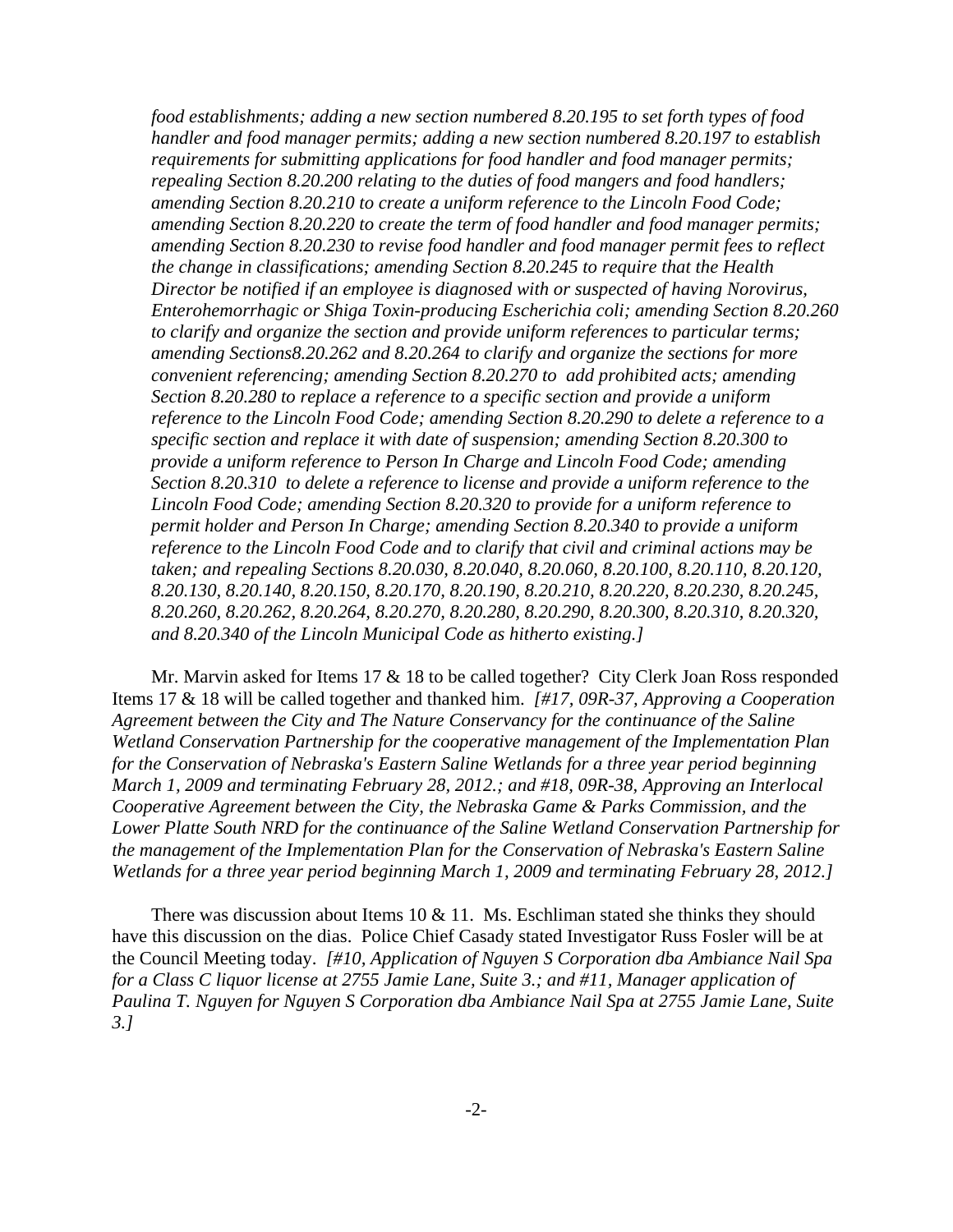#### **II. CORRESPONDENCE FROM THE MAYOR & DIRECTORS TO COUNCIL -**

#### **PRESENTATIONS: -**

Pat Leach, Library Director gave a presentation on the Lincoln City Libraries challenges and objectives for 2009-2010. *[See Attachment 'A']* 

Ms. Leach commented she also would like to follow up with a few comments on what they've been hearing in the library in terms of their budget and the cost of closing the Bethany and South Libraries. In terms of this year's Library budget, she would say what they have learned is that people love their neighborhood libraries, they are hearing a lot from people about the Bethany and South Branch Libraries. A question that they get asked a lot is why did they choose to propose closing of the two library locations instead of cutting back every where. The amount of money they are talking about 91% of this year's budget that really was not enough to have eight library locations open and providing the minimum level of service. So, in looking at about \$780,000 budget cut, closing of the Bethany and South Libraries is about \$450,000 of that. To cut back every location they ran a variety of scenarios, and it looks like they probably have to have every location cut back at least two hours a day in order to keep the Bethany and South libraries open. They did not think that really was providing what they would consider minimum level of library service. They just don't think that this amount of money would allow them to have minimum service in all locations. Following discussion there were comments and questions from the Council. Mr. Camp asked Ms. Leach if she could provide Council with the information regarding circulation of materials going back five or ten years so they can see trends.

Fred Hoke, Building & Safety Director gave a presentation on the Building & Safety Department objectives for 2009-2010. *[See Attachment 'B']* 

### **MAYOR -**

- 1. NEWS RELEASE RE: Mayor Presents February Award of Excellence to Scott Holmes, Environmental Public Health Division of the Lincoln-Lancaster County Health Department. - NO COMMENTS
- 2. Washington Report March 6, 2009. NO COMMENTS

#### **DIRECTORS -**

#### **PLANNING -**

1. Annexation 08019 - Area 12, Letter to Property Owners. - NO COMMENTS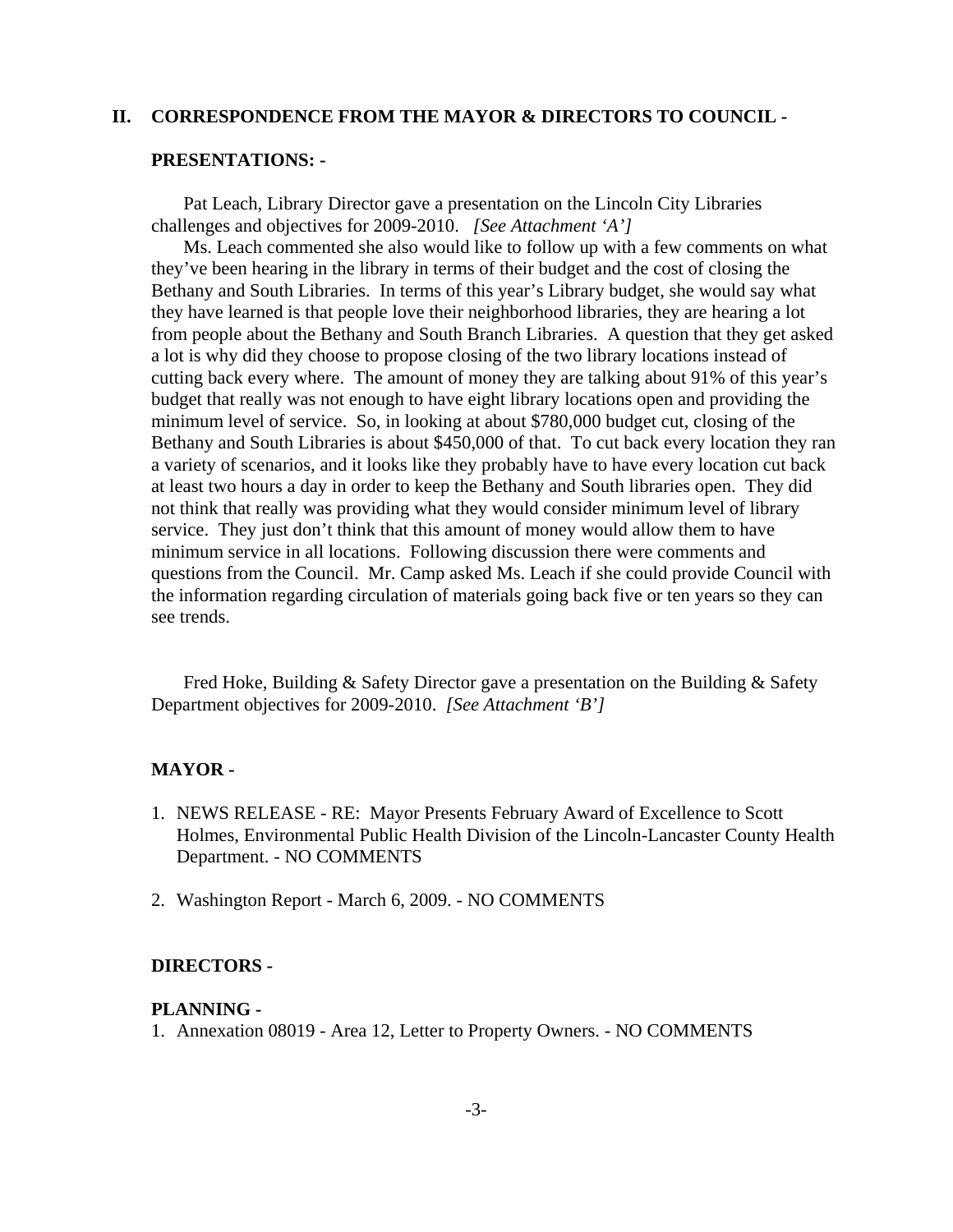#### **PLANNING COMMISSION -**

1. Action by Planning Commission. - NO COMMENTS

#### **PLANNING COMMISSION FINAL ACTION .....**

1. Special Permit #09002 - Historic Preservation, 10901 Adams Street - Resolution No. PC-01158. - NO COMMENTS

#### **URBAN DEVELOPMENT**/**HOUSING REHAB & REAL ESTATE DIVISION -**

- 1. Memo from Clinton W. Thomas RE: Street & Alley Vacation #08009 East/West Alley 18th -19th Streets, between J & K Streets. - NO COMMENTS
- 2. Memo from Clinton W. Thomas RE: Street & Alley Vacation #09001 R S Streets, 20th - 21st Streets. - NO COMMENTS

### **III. COUNCIL RFI'S & CITIZENS CORRESPONDENCE TO INDIVIDUAL COUNCIL MEMBERS -**

**JON CAMP -** No Comments

**JONATHAN COOK -** No Comments

**DOUG EMERY -** No Comments

**ROBIN ESCHLIMAN** - No Comments

- 1. Article by Alan Ehrenhalt "Stimulating Architecture" Governing Magazine. NO **COMMENTS** 
	- a.) Letter by Robin Eschliman responding to "Stimulating Architecture", Governing Magazine, March 2009. - NO COMMENTS
- 2. Letter from Vernie Upton RE: Keep the Bethany Library open as residents of Cotner Center walk and use their scooters to visit the library as many do not drive. - NO **COMMENTS**
- 3. Letter from Darrell & Harriet Bennett RE: Keep Bethany Library open Residents of the Cotner Center able to walk to library and use frequently. - NO COMMENTS

### **DAN MARVIN** - No Comments

1. E-Mail from Sally Bush, Legislative Technical Editor, Montana Legislature - RE: Grew up using the South Street Library. Please do what you can to ensure the South Branch Library stays open. - NO COMMENTS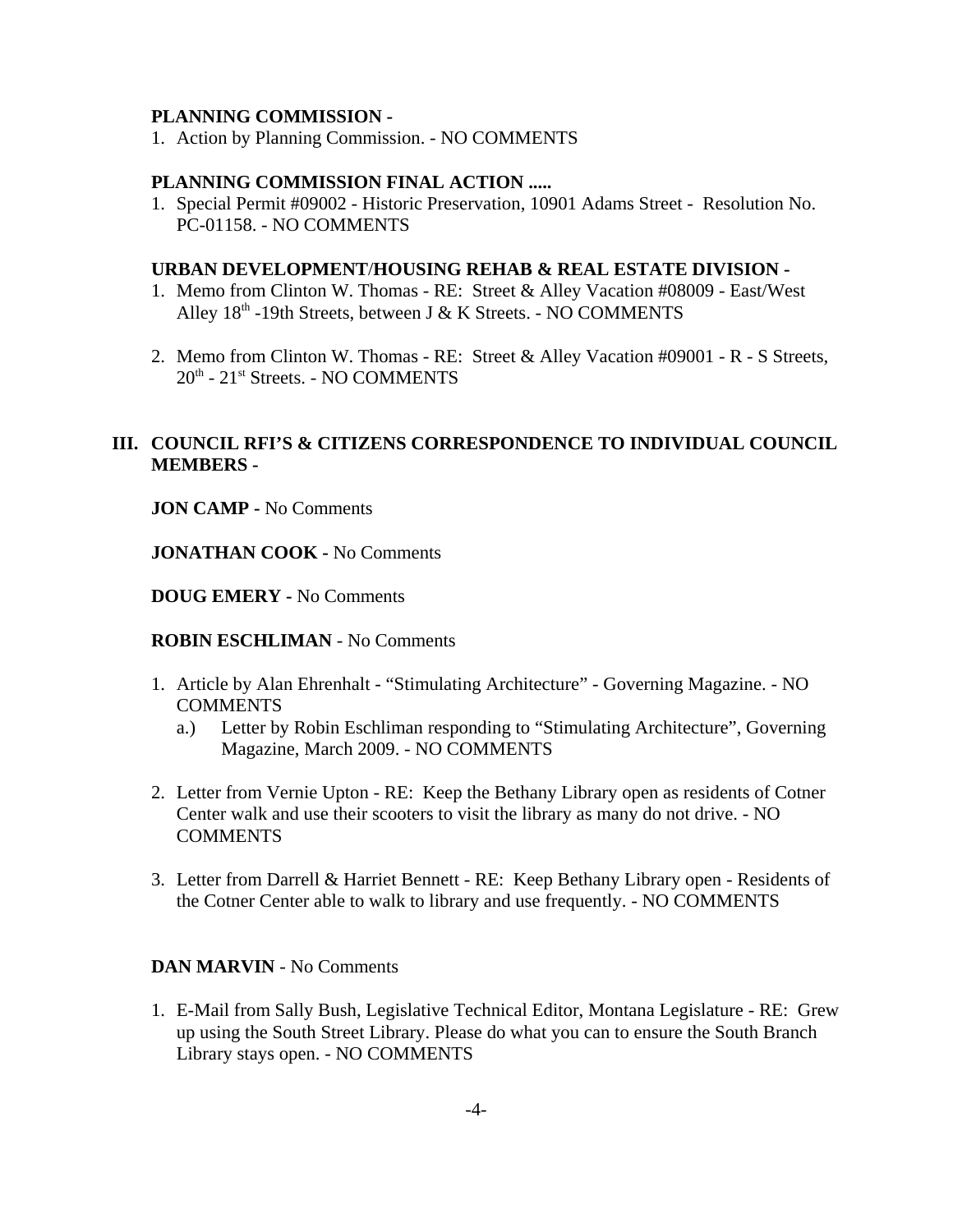### **JOHN SPATZ -** Absent

### **KEN SVOBODA -** No Comments

### **IV. CORRESPONDENCE FROM CITIZENS TO COUNCIL -**

- 1. E-Mail from Jane Levine RE: Economic sense to keep the South Branch Library open.- NO COMMENTS
- 2. E-Mail from Jennifer Perry & David DiLillo RE: Strongly opposing the closing of the South Street Branch Library. - NO COMMENTS
- 3. E-Mail from Julie Abo RE: Do not close Lincoln's South Branch Library, giving website for library statistics and literacy rates. - NO COMMENTS
- 4. Letter from Ceil Lang RE: Second home is South Street Library, do not close. NO **COMMENTS**
- 5. Letter from Patty Hill and attached letter sent to the Lincoln Journal Star RE: Could the City Council help Lancaster Manor by making sure the Lancaster County Board does the right thing? - NO COMMENTS
- 6. E-Mail from Joeth Zucco RE: Do not close our libraries and pools, and neglect our parks. Closing South Street Library and Irvingdale Pool, among others, is compromising the quality of our city. - NO COMMENTS
- 7. E-Mail from Mike Veak RE: A proposal to cut Lincoln's annual contribution to the Lincoln Municipal Band (LMB) would endanger LMB's future. Additionally, cutting city funding for the Lincoln Arts Council will also endanger the band. - NO **COMMENTS**
- 8. E-Mail from Jerry Dexter RE: Keep the Bethany and South Branch Libraries open. Look at options to keep open. - NO COMMENTS
- 9. Letter from Aldine Jackson RE: The library is within walking distance of the Near South and Country Club neighborhoods and a place all ages and income groups come to be enriched - (Council received individual letter placed in file folders on 03/11/09). - NO COMMENTS
- 10. E-Mail from Deborah Yost, Administrator, Save Bethany Library Facebook group RE: Save the Bethany and South Branch Libraries. - NO COMMENTS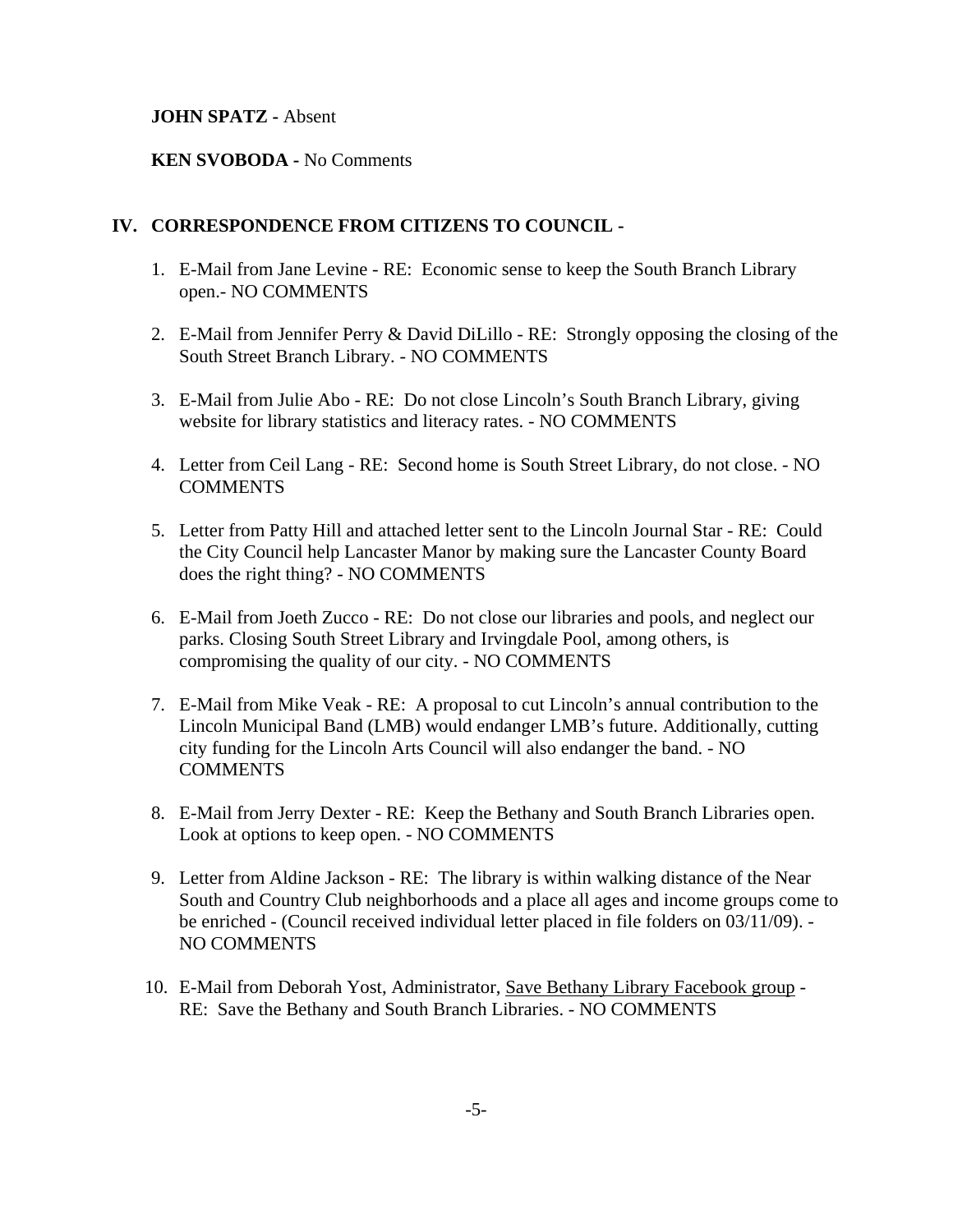- 11. E-Mail from Gretchen Terpsma RE: Asking for support of the Lincoln Municipal Band and the Lincoln Arts Council. - NO COMMENTS
- 12. Letter from Dean Haist, Executive Director of the Lincoln Municipal Band RE: Asking for continued and increased support of the arts in our community. - NO **COMMENTS**
- 13. E-Mail from Chuck Holderby RE: Continue support for the Lincoln Municipal Band. - NO COMMENTS
- 14. E-Mail from Sarah Skirry RE: The South Street Library is a very important part of the neighborhood, and community, and very important to keep open. - NO COMMENTS

# **ADDENDUM - (For March 16th)**

### **I. CITY CLERK -** None

### **II. CORRESPONDENCE FROM THE MAYOR & DIRECTORS TO COUNCIL** -

### **MAYOR -**

- 1. NEWS ADVISORY RE: Mayor Beutler's Public Schedule Week of March 14 through March 20, 2009 - Schedule subject to change. - NO COMMENTS
- 2. NEWS RELEASE RE: Candidate Debates Set For March 17 Debates to be aired on 5 City-TV. - NO COMMENTS

### **DIRECTORS -** None

## **III. COUNCIL RFI'S & CITIZENS CORRESPONDENCE TO INDIVIDUAL COUNCIL MEMBERS -** None

### **IV. CORRESPONDENCE FROM CITIZENS TO COUNCIL -**

- 1. E-Mail from John R. Brown II, Landons Neighborhood RE: Item#21, 05-188, Change of Zone #3413 on City Council 'pending list'. - NO COMMENTS
- 2. E-Mail from Larry Schwartz RE: Why are they salting the streets? NO COMMENTS

[End of Addendum]

### **V. MEETING ADJOURNED - Approximately at 12:13 p.m.**

dm031609/tjg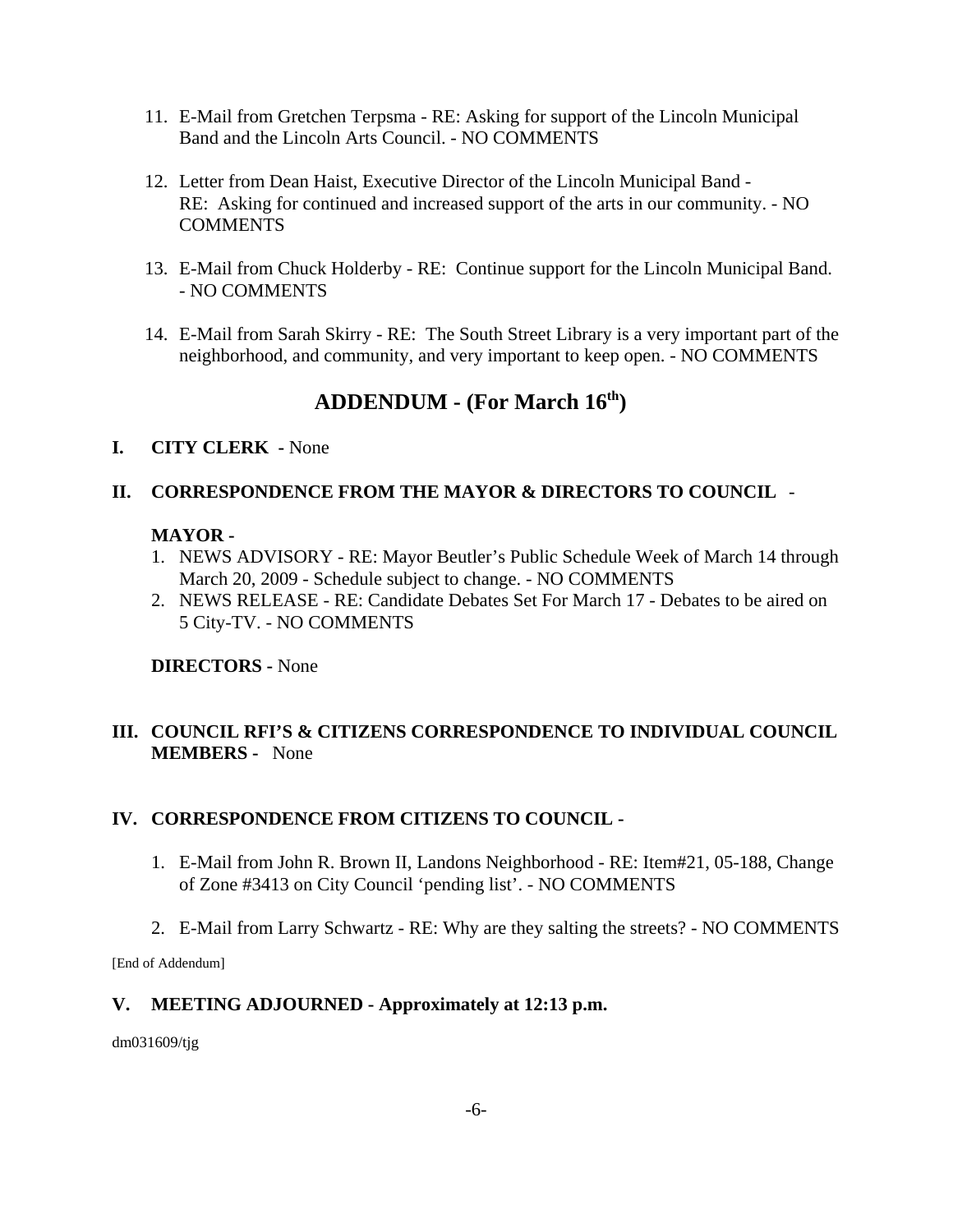#### Objectives 2009-10 Lincoln City Libraries Submitted by Pat Leach, 3-9-09

Hachman

1. Are there interpretations of law (federal regulations, state statute, City Charter provisions or ordinances. Mayor's executive orders, or the department's published administrative procedures) that impact the provision of your Department's services and that need further clarification and/or review?

- The Library Board of Trustees is updating its Memorandum of Understanding with the  $\bullet$ Foundation for Lincoln City Libraries. This will result in some changes regarding how the Library is involved with the work of the Foundation.
- The Library is updating its purchasing and contracting process. We have responsibilities to our Library Board of Directors as well as to the City of Lincoln processes.

2. What should be changed or modified in your Department to better provide current services and which do not require financial resources?

The Library is participating in a consortium of Nebraska public libraries exploring a new way of providing an Integrated Library System (ILS), the system we use to keep track of what we own, what is checked out, and what is on customer records. This project will use Open Source software, which means that the software isn't protected by a particular company that prohibits libraries from working with the software to improve it. Instead, Open Source relies on communities of users to make improvements and share information. This isn't a free service, but we already have funds in the budget to support an Integrated Library System.

3. What should be changed or modified in your Department to better provide current services and which do require additional financial resources?

- Hours--We've received many comments from the public complaining about the lack of evening hours at Bennett Martin Public Library. Additional resources would be required to re-institute those hours.
- Training--We have been able to provide very little training for our staff, and yet we expect them to stay current on many new technologies and services. Staffing levels also make it difficult for people to be away from public service desks in order to participate in training.
- More new materials for checkout—Although there will always be people who want "old favorites," most library customers are looking for what's new. We've devised a variety of ways to make our budget stretch as far as possible, but could use additional resources to ensure that our customers find new books, especially best sellers, when they visit the library. Our statistics show that new materials account for a good deal of our circulation.
- Future planning—We need to develop plans for a new Main Library, and for overall strategic planning. Initial research indicates that this planning should be rolled into an overall strategic planning cycle.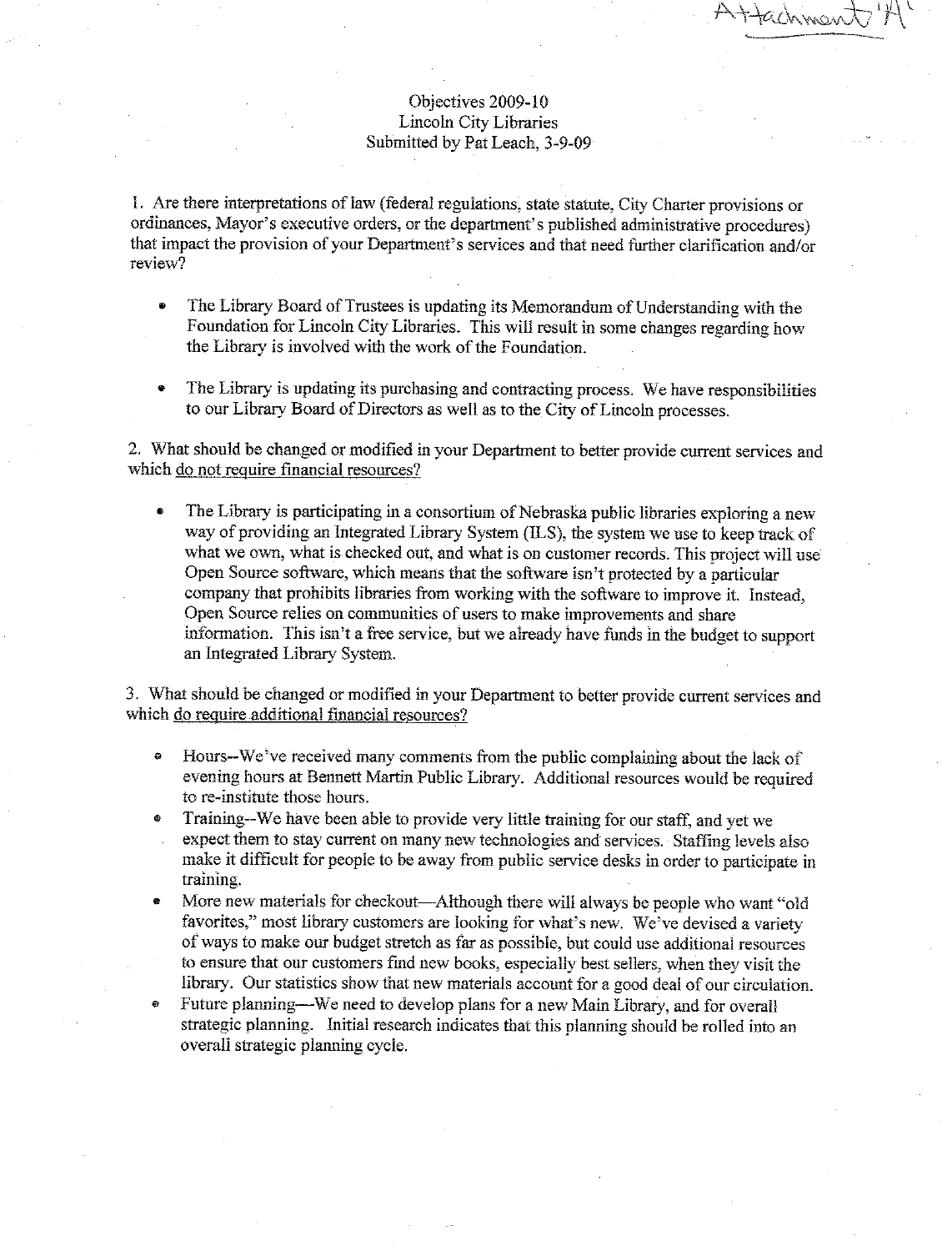4. If you had to discontinue at least one current program or service, what would it be and for what reason?

- The kinds of programming that we've done for adults in several of our libraries have not gained traction. This primarily means special events or book groups for adults, outside of the One Book One Lincoln program. We would continue most of the many successful events that we offer for children.
- 5. What new services do you think your department should provide and for what reason?
	- Many people now communicate through text messaging and social networking sites. The library needs to be present in those media in order to answer questions at point of need, and to maximize the ability of people to share information. For example, people can submit book reviews via an application on Facebook called Visual Bookshelf. Libraries should capitalize on this by making those reviews available also on their catalogs.
	- The library currently provides downloadable audio, or books that can be listened to with  $\bullet$ an MP3 device. We are getting requests for downloadable video as well.
	- Some excellent "homework help" online services are available. The library would broaden its assistance to students if it offered this service, and would benefit from students continuing to view the library as a relevant "virtual" place.

6. With respect to any of the above questions, have you explored, or has your staff explored, best management practices elsewhere in the country?

Lincoln City Libraries is a member of the Urban Libraries Council, the Public Library Association, and the American Library Association. Each of these groups provides information regarding best practices and planning processes. Library staff monitor electronic lists, blogs, and other ongoing information from these and other library groups.

7. With respect to responses provided in 1 through 3 and 5 above, what do you want to accomplish in budget year 2009-2010 (list in priority order with number 1 being the highest priority? Please consider the Citywide outcomes and goals in your response.

- Expand accessibility of computers available for public Internet access  $\bullet$
- Strengthen library programs for new Americans and literacy students  $\ddot{\bullet}$
- Continue enrichment of preschool programs with family literacy education  $\mathbf{a}$
- Replace Integrated Library System  $\bullet$
- Create a new Strategic Plan e
- Create a current Main Library Facilities study

8. How can other departments contribute to the goals you have prioritized in number 7 above?

Overall, we need to support and advocate for each other's work, recognizing publicly that Lincoln is a great place to live because we're ALL working well.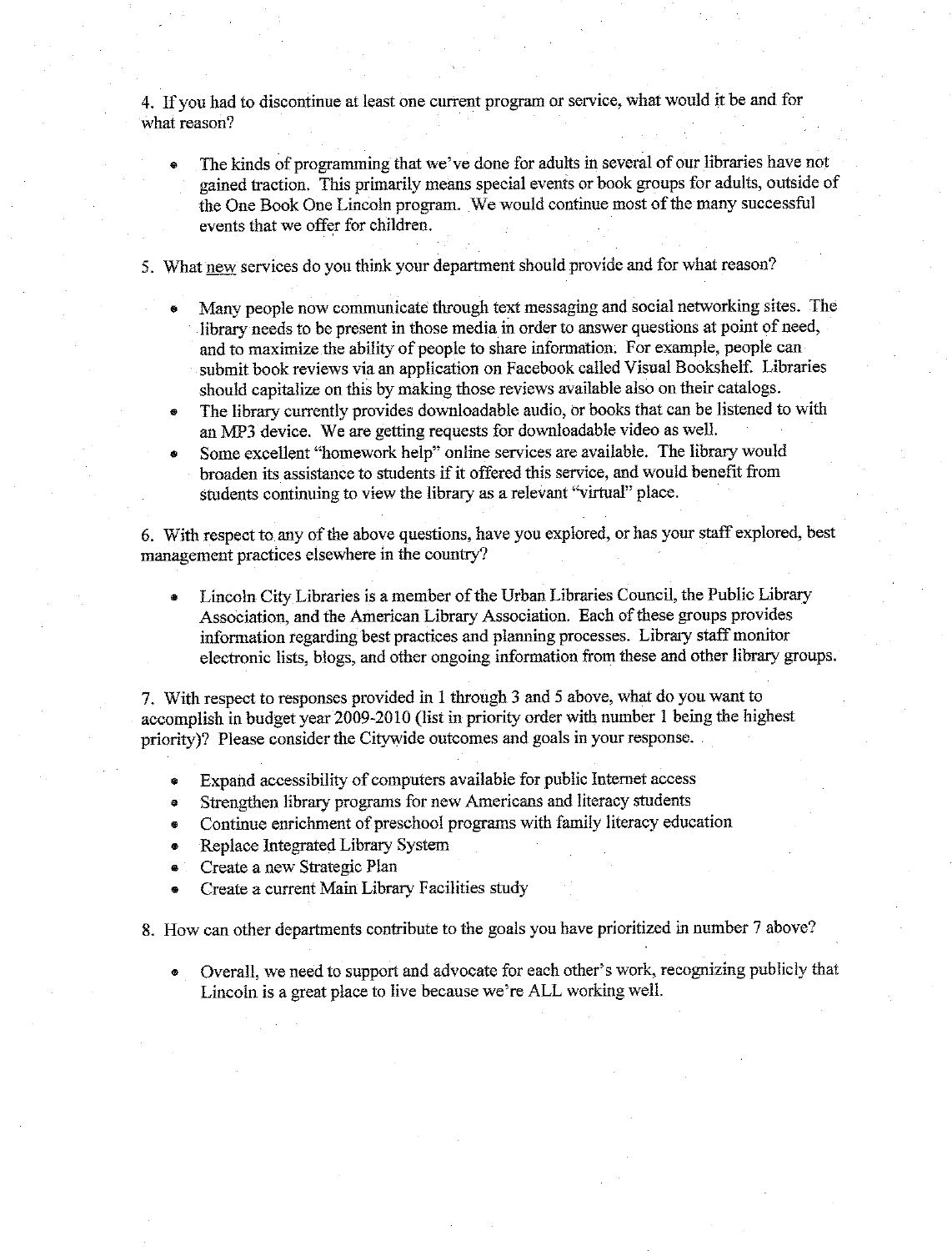Attachmen

### Objectives 2009-10

# **Building & Safety Department**

# "We share responsibility for one another's success"

#### **Mission Statement**

Our responsibility is to assure that the health, fire, and housing safety needs of the public are maintained through adherence to those requirements established by law in the construction or use of every building in the community. This includes buildings in which people live, eat, sleep, play, work, worship, study, recuperate or are entertained. By accomplishing this mission the quality of life in the community is enhanced.

1. Are there interpretations of law (federal regulations, state statute, City Charter provisions or ordinances, Mayors executive orders, or the department's published administrative procedures) that impact the provision of your Department's services and that need further clarification and/or review?

There are not.

- 2. What should be changed or modified in your Department to better provide current services and which do not require financial resources?
	- Ensure inspector consistency and service quality throughout City quadrants
	- Provide sufficient information to expedite plans through the development process  $\bullet$
	- Promote outstanding internal and external customer-service philosophy, implemented throughout the department, to facilitate the development process
	- Improve collaboration with employees to activate improvements to the  $\bullet$ Responsibilities and Actions for enhanced evaluation process
	- Create intake section for non-commercial home owners doing their own work  $\bullet$
	- Complete final inspections for Occupancy Permit before home is sold or occupied  $\qquad \qquad \bullet$
	- Increase training for contractors for code improvements  $\bullet$
	- Increase coordination among B&S, Planning, Public Works, UD and Health  $\bullet$
	- Streamline an understandable permitting process  $\bullet$
	- Work with architects and engineers to insure that original designs are code compliant
	- Improve final inspection times from notification from contractors and builders. Set benchmarks and work to beat them.

 $\bf{l}$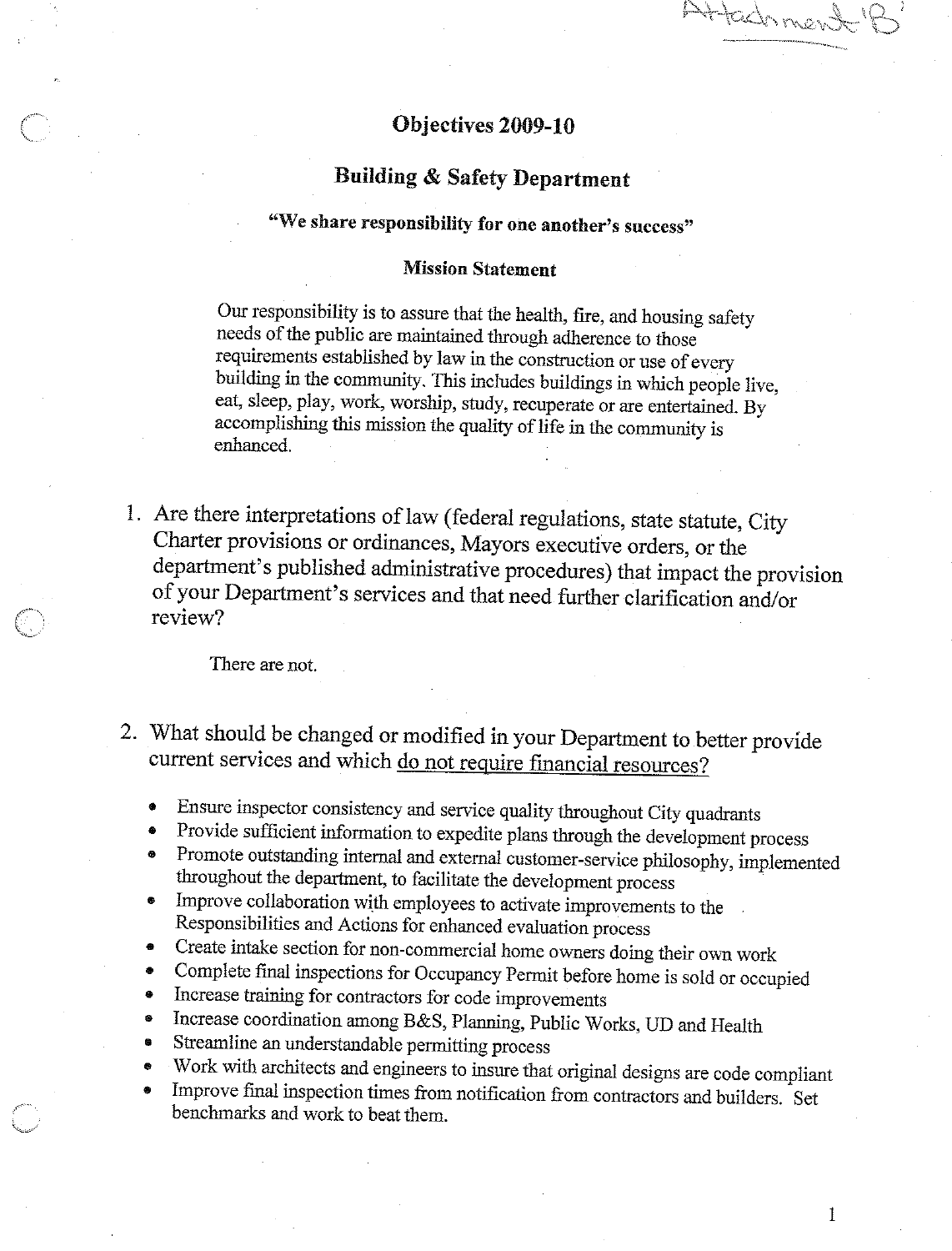Fire Prevention responsibilities are quite diverse with investigations, inspections, code enforcements, public education, and bomb squad work.

- Enhance existing programs
- Buy a building to house equipment instead of paying rent.
- Purchase or lease a vehicle to respond to bomb and arson calls. We use a converted 1983 Chevy step van.
- 3. What should be changed or modified in your Department to better provide current services and which do require additional financial resources?
	- Inspector's "drop-proof" laptops frequently need new touch screens. As older units fail, we do not have the nearly \$4,500 to replace them. We also need software upgrades for the inspectors and the administrative office
	- Digital video camera for training. Video job sites and activities that have wide implications for consistency of inspections. These training opportunities would help our inspectors remain as proficient as possible. We also want to provide streaming video links to our website to help developers, builders, trade contractors and home owners have the latest information to maximize their effectiveness in their building projects
	- Utilize new wireless technology to improve inspections. Seamless communications among inspectors and the main office will result in efficiencies. As field conditions and booked schedules change, wireless communications will create the flexibility we need to modify schedules as needed. This creates a better opportunity to meet emergency or weather-related inspections in the field
	- Grant potential with UD, Health, HBAL, Realtors, LCOC, NeighborWorks and Housing Trust Fund to provide web site for locating houses in the Core that have had lead paint and asbestos removed. This program would help potential homebuyers and remodelers know the status of a dwelling to stimulate investment and repair options. Grant for lead abatement training and window replacement for contractors
	- GIS intern and partnership with UNL, City, LCOC, Dept. of Commerce and Department of Labor
	- Technology Opportunity Program (TOP). Help make B&S more responsive using technology
	- Responsive inspections for housing complaints
	- More educational programs for fire prevention, arson and bomb enticements (experimentation)
	- Improved electronic permit application with GIS capability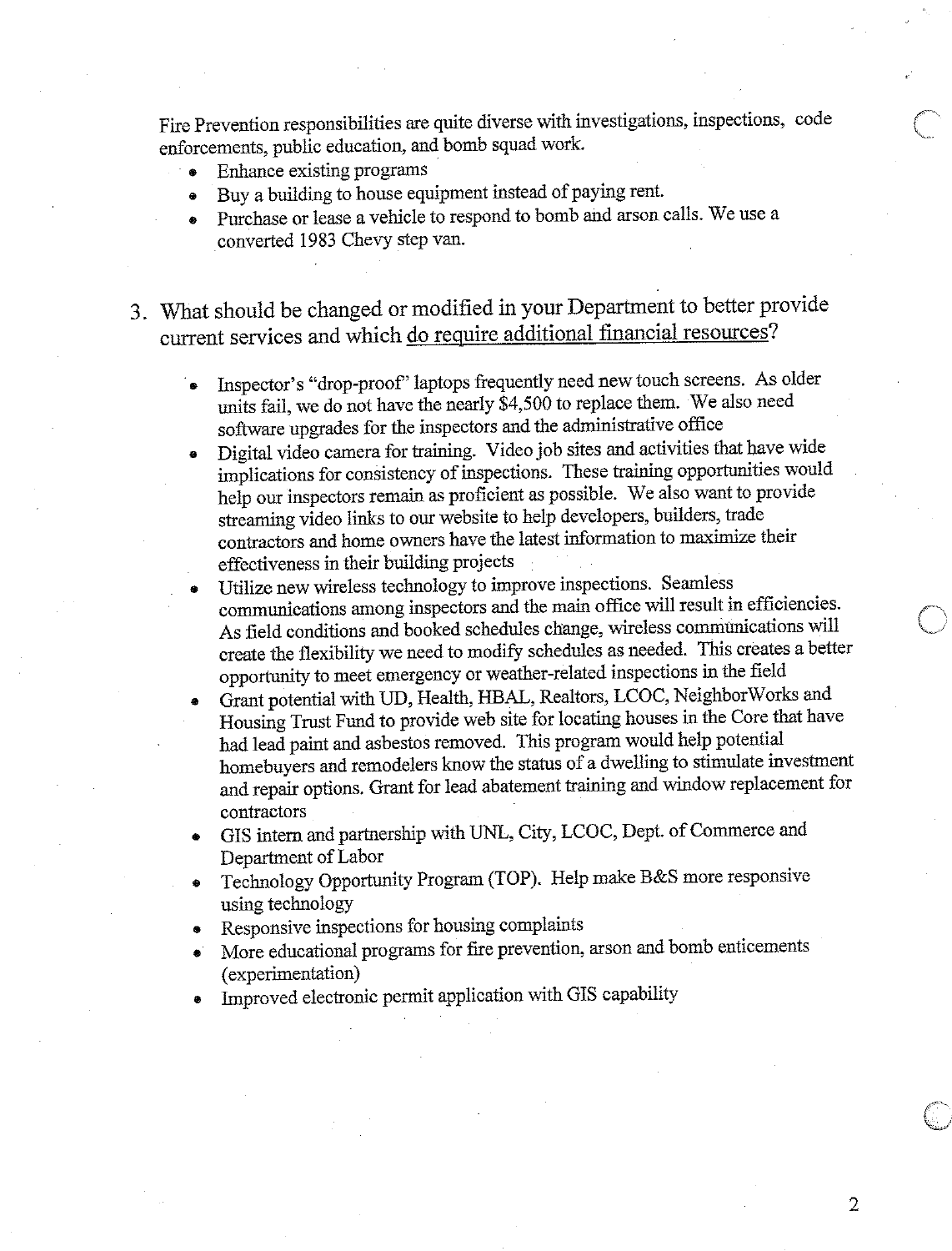- 4. If you had to discontinue at least one current program or service, what would it be and for what reason?
	- Complaint-driven housing inspections for potential code violations. This is a General Fund program that cannot derive revenue from permits.

It is, however, a critical program from the perspective of neighborhoods, agencies, and programs that deal with the improvement of all neighborhoods. Cutting one inspector position would not reduce the number of required inspections; it would force the remaining inspectors to take up that work and still try to maintain the requirement to address these complaints within 24 hours.

Building and Safety programs are permit fee driven using the Enterprise Fund for accumulating fees for "Work in Progress."

- Deletions in Fire Prevention would include non-revenue producing programs, such as Juvenile fire setter counseling, public education, fire extinguisher classes to businesses, school programs, fusion project for immigrants, general public complaints, and eliminate the bomb squad which constitutes 10% of the Fire Prevention budget.
- Eliminate 1/2 of the federally-required underground storage tank inspections.
- Eliminate design meetings prior to plan submittals.
- 5. What new services do you think your department should provide and for what reason?
	- Home owner's desk for personal service, advice and support. Too often, homeowners who may need extra help keep the professional contractors from expediting their work with the counter. This frustrates the professionals. Our intention is to create a separate area for homeowners in a more relaxed environment where our plan review people can work more effectively with them and keep the line moving for the professional contractor, developer or builder.
	- Sidewalk permits, curb cuts and inspections would seem to fit better in B&S
	- Enhanced web training for contractors on all code changes in multiple languages
	- Increase cross-training to improve staff's knowledge of the overall development process from planning to issuing a Certificate of Occupancy

3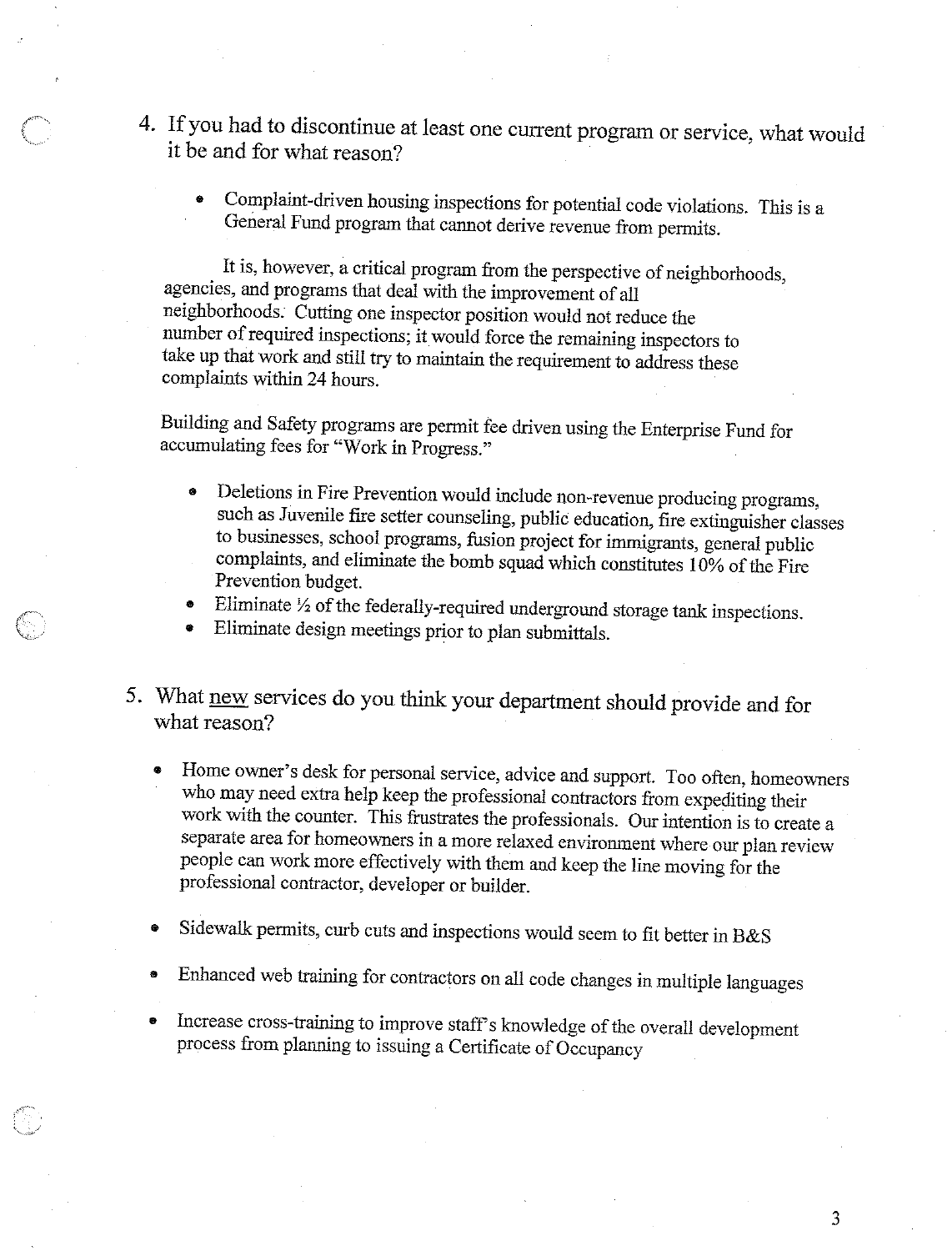6. With respect to any of the above questions, have you explored, or has your staff explored best management practices elsewhere in the country?

> http://www.sanantonio.gov/dsd/ http://www.sfgov.org/site/dbi index.asp http://www.kcmo.org/kcmo.nsf/web/home?opendocument http://www.ci.des-moines.ia.us/ http://www.sandiego.gov/development-services/

Our staff continues to provide leadership in their local, state and national professional organizations. Our section chiefs provide certification training for plumbers, electricians, HVAC, and Fire Prevention. Our Fire Prevention staff is State and nationally certified in fire inspections and bomb abatement procedures. Our plumbing Chief is president of the International Association of Plumbing and Mechanical Officials. He also serves on the national Code Review Board. In each case, our staff members are interacting with outstanding programs and leaders in addition to sharing the successes and benchmark programs in the City of Lincoln.

7. With respect to responses provided in 1 through 3 and 5 above, what do you want to accomplish in budget year 2009-2010 (list in priority order with number 1 being the highest priority)? Please consider the City-wide outcomes and goals in your response.

> Safety and Security – Timely, consistent, professional permitting and inspections upholding the current codes

**Economic Opportunity** – Since  $B\&S$  activities are critical to the implementation of commercial and residential projects, it's our responsibility to implement systems and processes that respond fairly, quickly, and professionally to maintain the City of Lincoln codes yet provide improved cycle times for reviews, permits and inspections

Accountable Government - Responsive to customer needs with adequate information, advice and support for approving projects

**Environmental Quality – Cross training plumbing, electrical, HVAC,** and Housing Preservation inspectors to look for sediment and erosion control violations on new construction and forwarding those issues to Watershed Management.

4